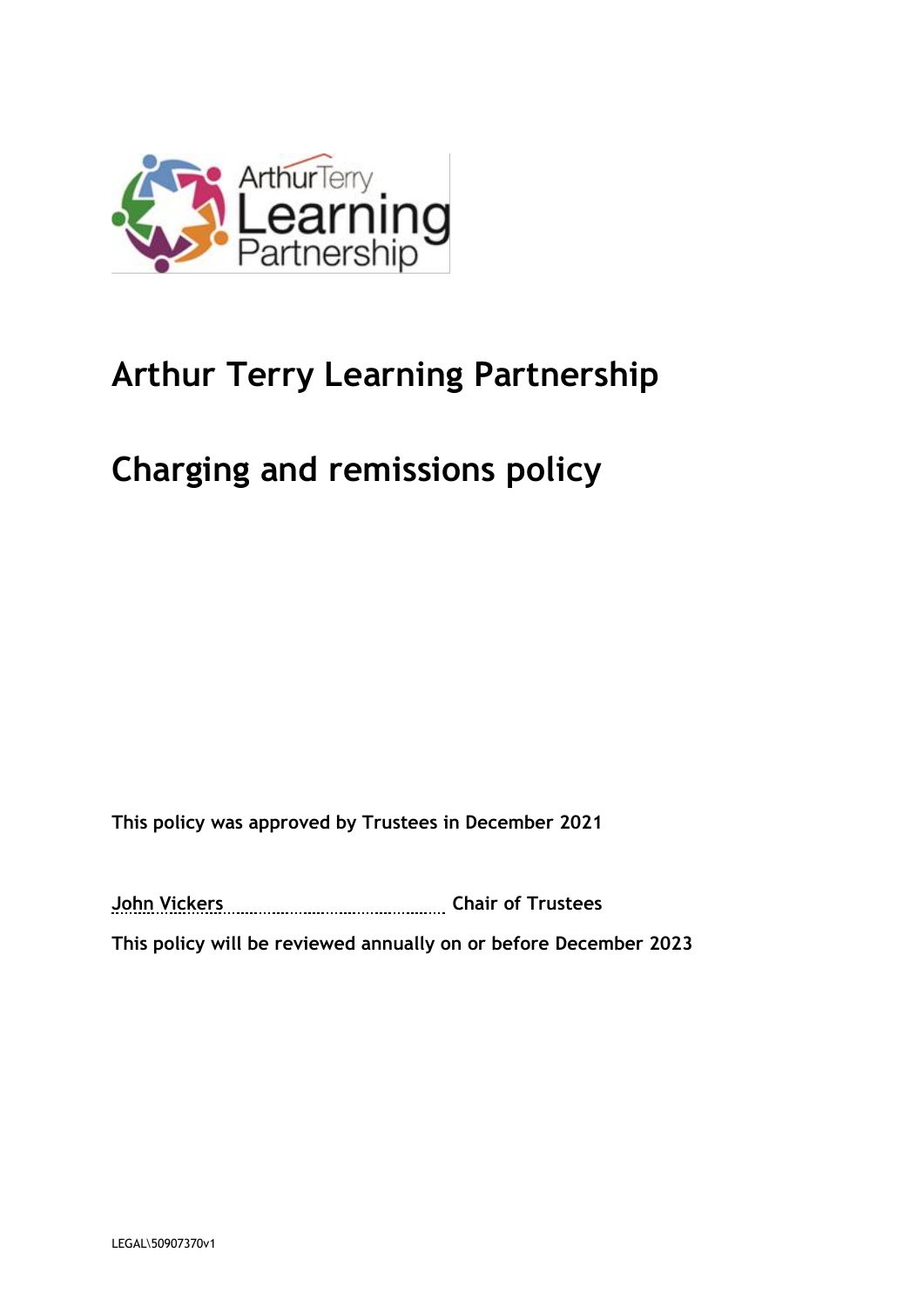## **1 Admissions**

The Trust **does not** make requests for financial contributions (either in the form of voluntary contributions, donations or deposits (even if refundable)) as any part its admissions process.

## **2 Education provided during school hours**

Subject to the limited exceptions outlined in this policy, the Trust **does not** charge for education provided during school hours, including the supply of any materials, books, instruments or equipment.

## **3 Education provided outside of school hours**

**No charge** will be made for education provided outside of school hours if it is part of the national curriculum, part of a syllabus for a prescribed public examination that the pupil is being prepared for by the Trust or part of religious education.

### **4 School meals**

- 4.1 The Trust **does not** charge for school meals where the pupil is eligible for free school meals or universal infant free school meals.
- 4.2 Pupils who are not entitled to free school meals **will** be charged in accordance to published meal prices and using the preferred systems adopted by the Trust.

### **5 Prescribed public examinations**

- 5.1 The Trust **does not** charge for entry for a prescribed public examination (including re-sits) if the pupil has been prepared for it by the Trust.
- 5.2 However, if a pupil fails, without good reason, to meet any examination requirement for a syllabus, the Trust **may** seek to recover the fee from the pupil's parent/carer.

### **6 Materials, books, instruments or equipment**

- 6.1 The Trust **may** charge for materials, books, instruments or equipment that the parent/carer wishes their child to keep or own.
- 6.2 Such charges **will not** exceed the cost of the item and parent/carer will be made aware at the outset that a charge will be made and the amount.

# **7 Music, instrumental or vocal tuition**

7.1 The Trust **may** charge for tuition in singing or in playing a musical instrument during school hours if it is provided at the request of the pupil's parent/carer. This applies to individual and group tuition.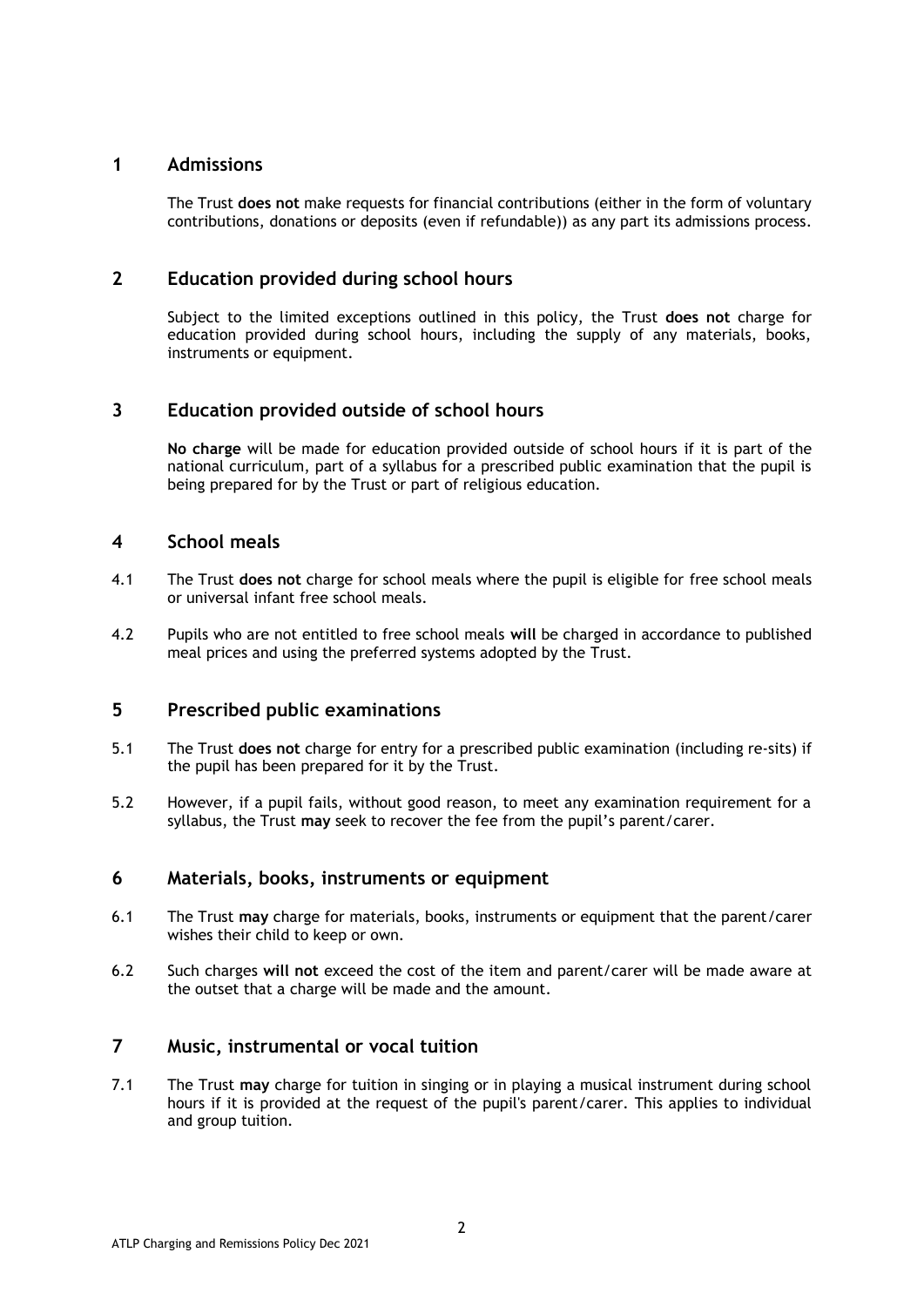- 7.2 The charges **will not** exceed the cost of the provision and may include the cost of the staff to provide the tuition, instruments, music books and exam fees.
- 7.3 **No charge** will be made if the tuition is:
	- provided to a pupil who is looked after by a local authority; or
	- provided as part of the national curriculum during school hours or required as part of a syllabus for a prescribed public examination for which the pupil is being prepared by the Trust.

### **8 Transport**

The Trust **does not** charge for:

- transporting pupils to or from any Trust premises where the local authority has a statutory obligation to provide transport
- transporting pupils to other premises where the Trust Board or local authority has arranged for pupils to be educated
- transport that enables a pupil to meet an examination requirement when they have been prepared for that examination by the Trust
- transport provided in connection with an educational visit

# **9 Residential visits**

- 9.1 The Trust **does not** charge for:
	- education provided on any visit that takes place during school hours
	- education provided on any visit that takes place outside school hours if it is part of the national curriculum, or part of a syllabus for a prescribed public examination that the pupil is being prepared for by the Trust or is part of religious education
	- supply teachers to cover for those teachers who are accompanying pupils on a residential visit
- 9.2 The Trust **will** charge for board and lodging relating to residential visits (see **section 10**).

### **10 Optional extras**

- 10.1 The Trust **does** charge for 'optional extras'.
- 10.2 Participation in any optional extra activity will be on the basis of parental choice and a willingness to meet the charges. Parental agreement will be required before an optional extra for which a charge is made is provided.
- 10.3 Optional extras include:
	- education provided outside of school hours that is not part of the national curriculum, part of a syllabus for a prescribed public examination that the pupil is being prepared for by the Trust or part of religious education
	- examination entry fee(s) if the pupil has not been prepared for the examination(s) by the Trust
	- other transport (outside of that outlined in **section 8**)
	- board and lodging for a pupil on a residential visit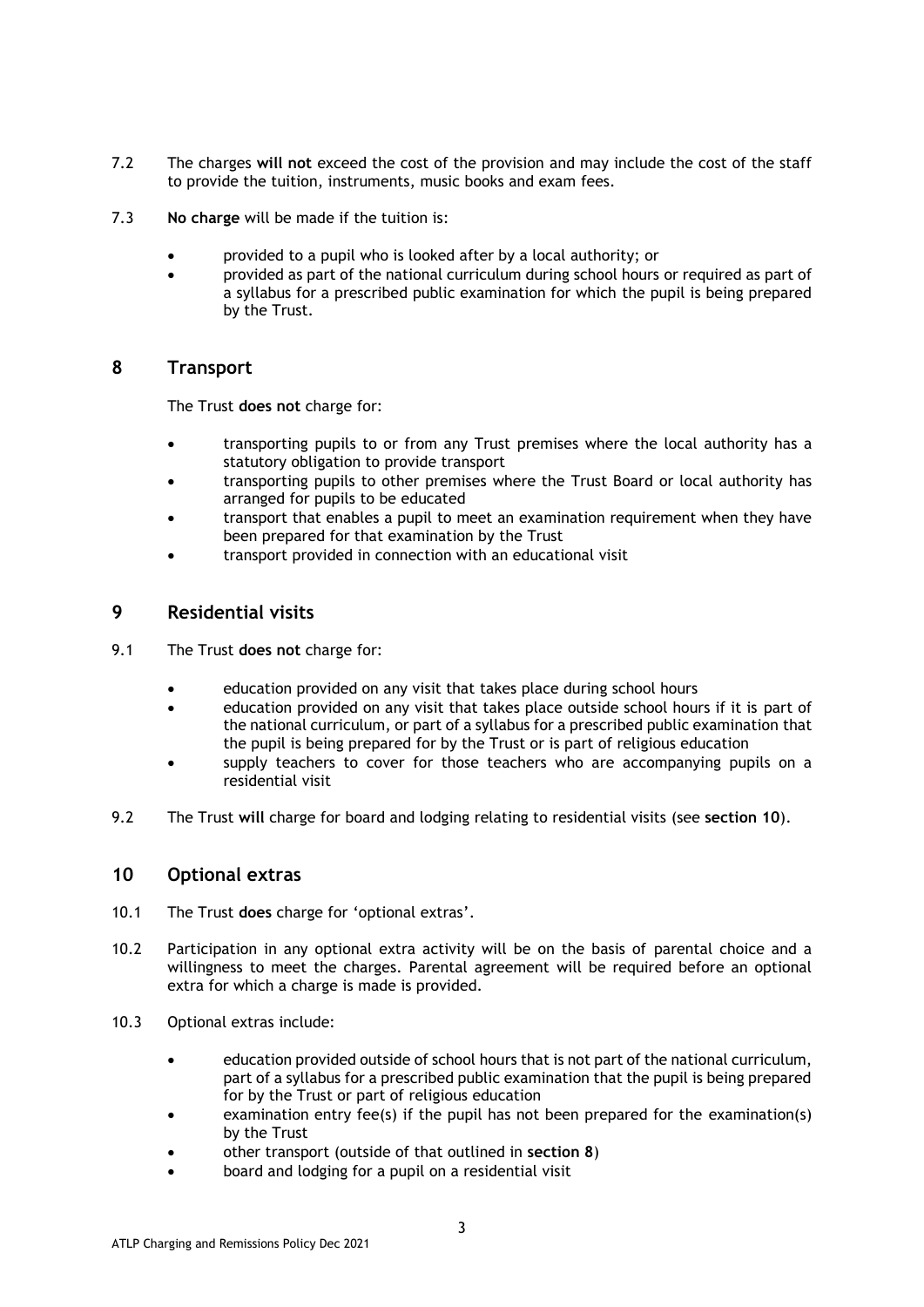- extended day services offered to pupils (for example breakfast club, after-school clubs, tea and supervised homework sessions)
- 10.4 In calculating the cost of an optional extra an amount **will** be included in relation to:
	- any materials, books, instruments or equipment provided in connection with the optional extra
	- the cost of buildings and accommodation
	- non-teaching staff
	- teaching staff engaged under contracts for services purely to provide an optional extra, which includes supply teachers engaged specifically to provide the optional extra
	- the cost, or an appropriate proportion of the costs, for teaching staff employed to provide tuition in playing a musical instrument, or vocal tuition, where the tuition is an optional extra
- 10.5 Any charge for an optional extra **will not** exceed the actual cost of providing the optional extra, divided equally by the number of pupils participating. It **will not** include an element of subsidy for any other pupils wishing to participate in the activity whose parent/carer is unwilling or unable to pay the full charge.

#### **11 Voluntary contributions**

- 11.1 The Trust may ask parents/carers for voluntary contributions for the benefit of the Trust or any of its activities.
- 11.2 Where it is intended that an activity is to be funded by voluntary contributions, the headteacher will ensure that parents/carers are made aware at the outset that:
	- the activity cannot be funded without voluntary contributions
	- there is no obligation to make any contribution
	- if insufficient voluntary contributions are raised to fund the activity, and the Trust is unable to fund it from some other source, then the activity will be cancelled
- 11.3 No pupil will be excluded from an activity simply because his or her parent/carer is unwilling or unable to pay. Pupils whose parents/carers are unwilling or unable to pay will still be given an equal chance to participate in the activity.

#### **12 Refunds**

- 12.1 Request for refunds for activities will be considered on an individual basis and may be rejected if the Trust is unable to recoup the costs incurred.
- 12.2 In all cases of withdrawal, either voluntarily or otherwise, applications should be made in writing to the headteacher. If approved, refunds will be processed via the original method of payment.
- 12.3 The Trust reserves the right not to refund costs where a pupil is withdrawn from an activity by the Trust on the basis of a pupil's breach of the Trust's behaviour policy.